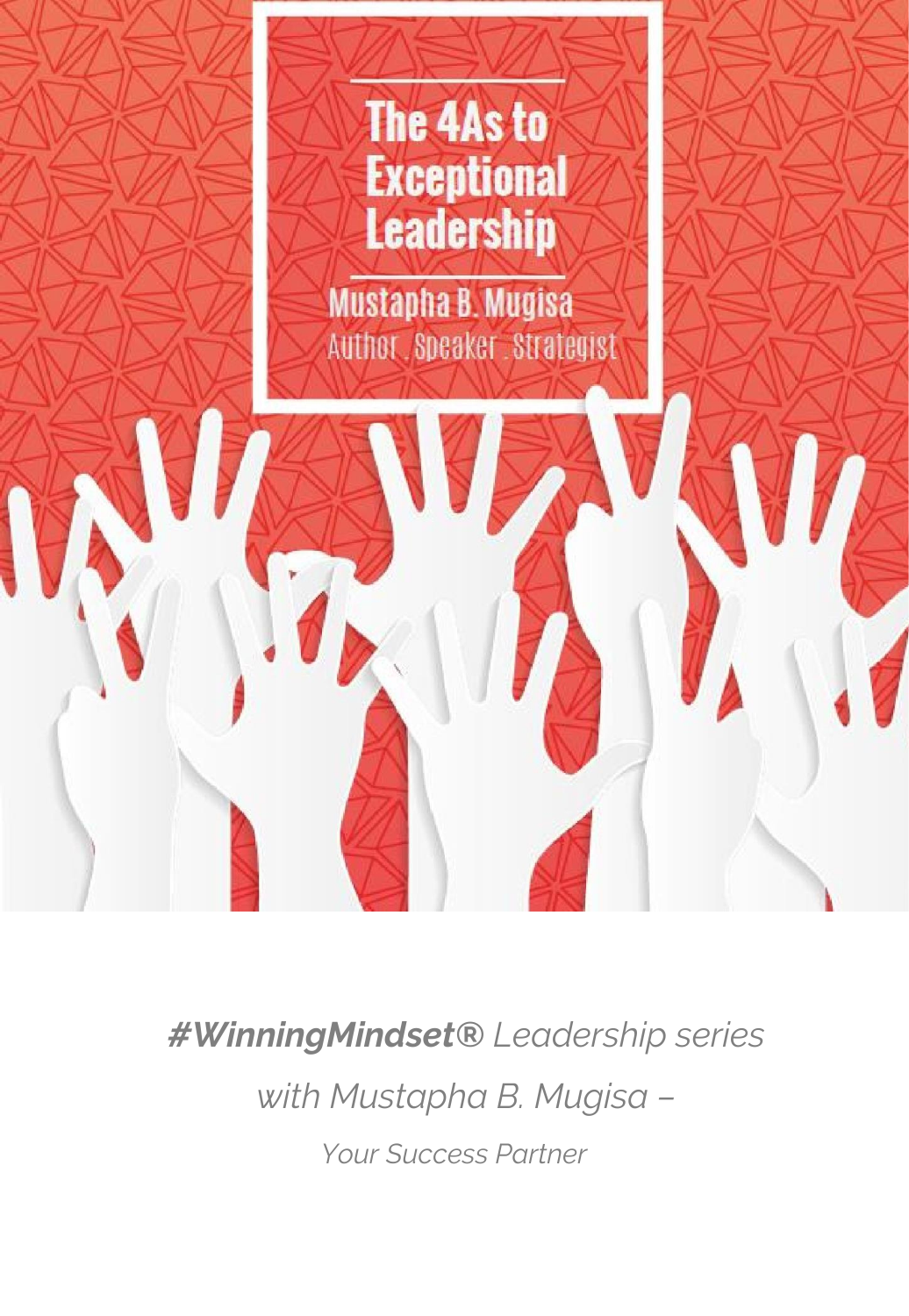The A4s to WinningMindset® leaders:

- *1. Accept reality.*
- *2. Abandon obstacles.*
- *3. Appreciate their people and processes; and*
- *4. Adjust to better ways.*

Below is Mustapha"s engaging talk to executives and managers who want to create commitment not just compliance and have staff morale through the roof again. Grab a cup of coffee and enjoy the speech delivered by Mustapha at the Breakfast meeting organized by the Insurance Regulatory Authority (IRA) of Uganda and attended by insurance CEOs.

Raise your hand if you are a frequent traveler? Yes, there in the corner? Do you travel by air or by foot?

[Audience murmurs]

Ok, thank you. Me too, I travel by both.

Recently, I have been travelling a lot. As the managing director, my role is look for opportunities. I am always moving around in search of them.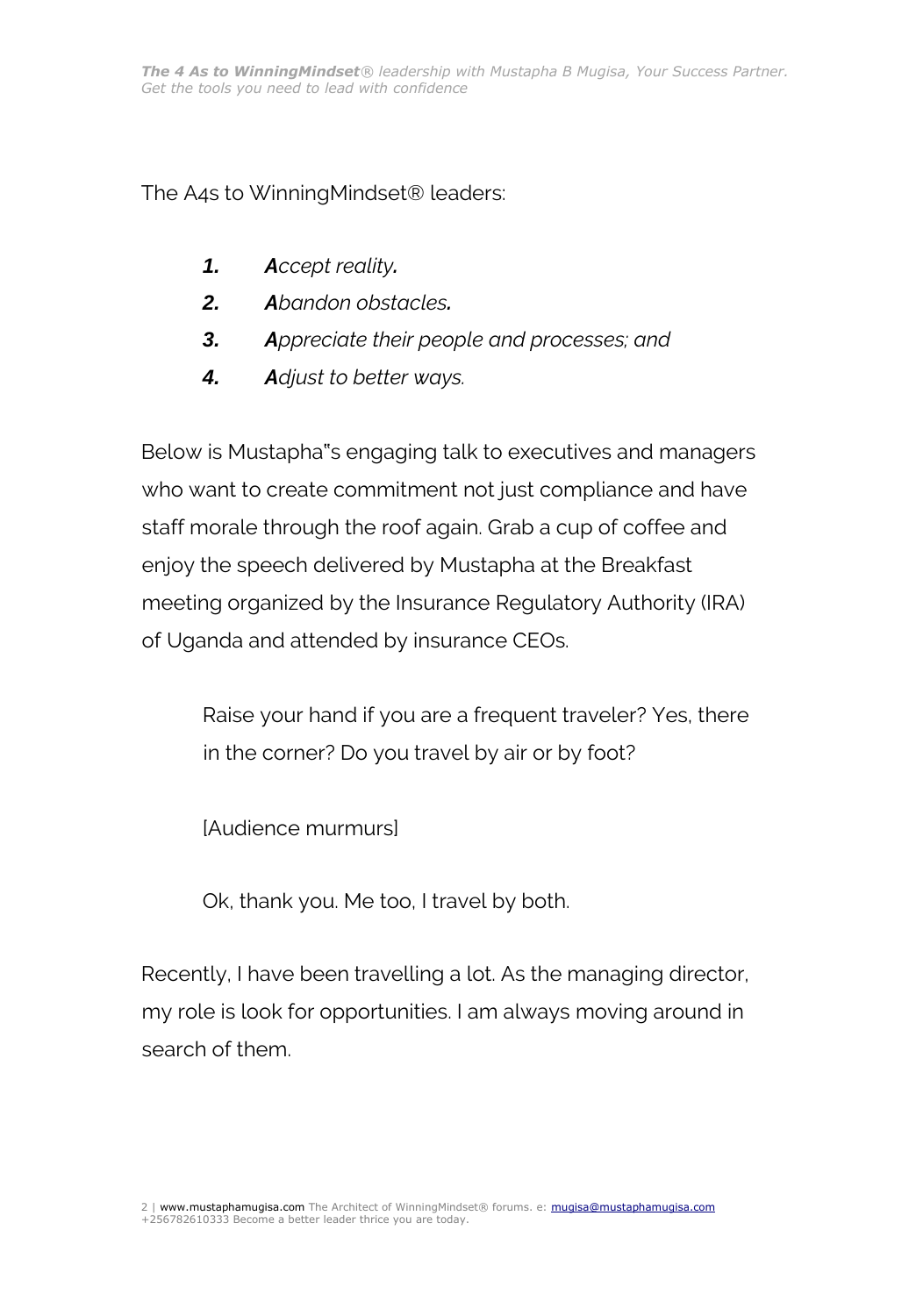On my last trip in October, my son who was nine years old came and hugged me tightly: he said "Welcome Daddy, I missed you so much. You are my best Daddy."

Now I got to be honest, up until I got that passionate hug, I thought looking for money was more important than anything else. It did not realize that it was making me appear like a visitor in my own home!

Maybe I should reduce my travels so that I don't become a stranger to my family.

But there are some travels you cannot avoid. Like going to the village for the holidays to relive the good old days.

Last December, I went to the village and attended a village meeting. While at the meeting, one of the Elders said, since we have our son from Kampala here today, let him say something before we proceed. He should greet us.

So, how do you turn down elders? I stood up and said something.

That is what it means being a leader. You must stay *ready*. As a leader, do you have to first get ready or you stay ready?

> Turn to your neighbor and ask: *do you have to first get ready or you stay ready?* Thank you.

<sup>3 |</sup> www.mustaphamugisa.com The Architect of WinningMindset® forums. e: mugisa@mustaphamugisa.com

<sup>+256782610333</sup> Become a better leader thrice you are today.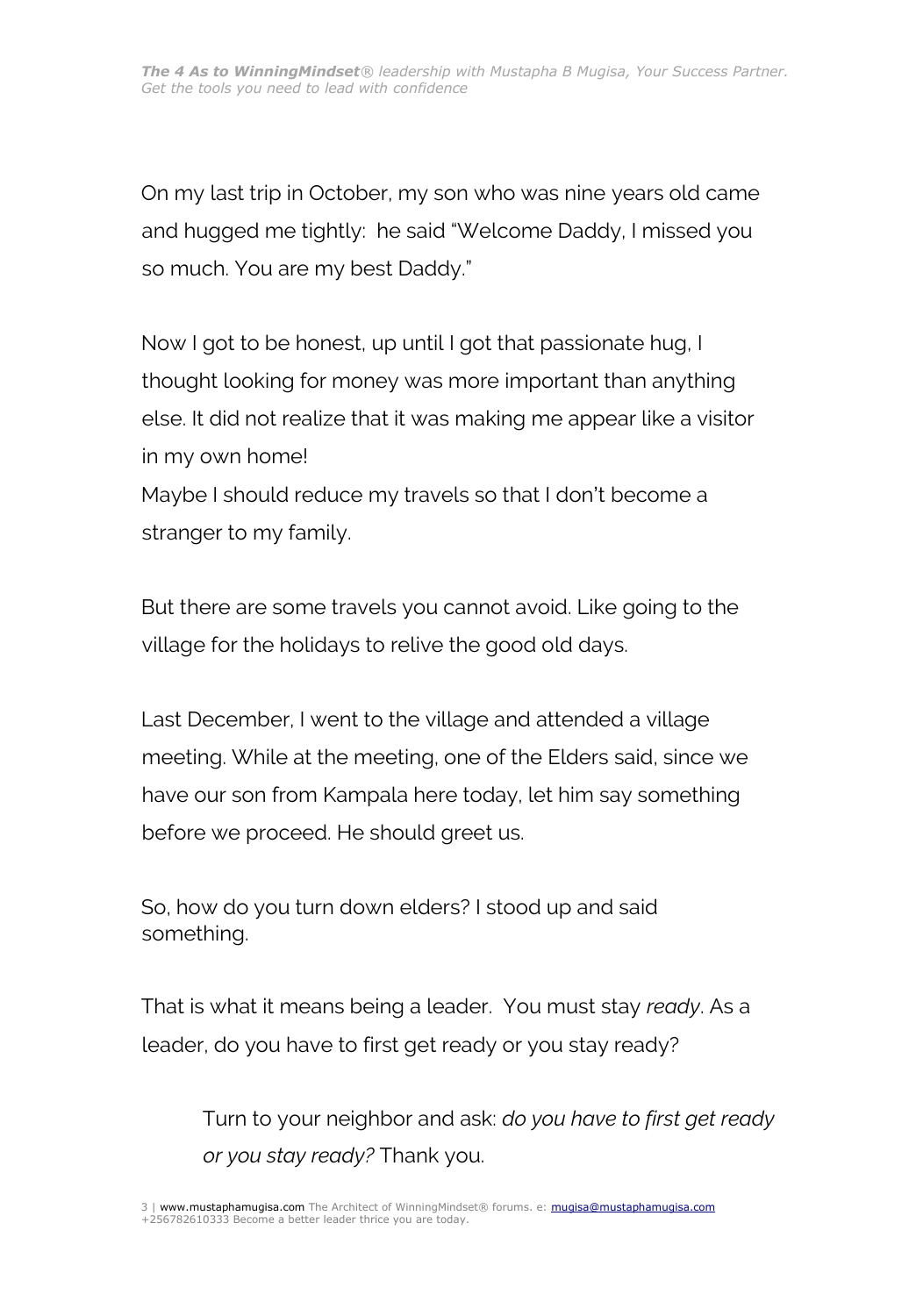Just last month, I was at the conference of internal auditors in Munyonyo Kampala. The MC noticed me in the room. He said since fraud is a hot topic in this country, and we have the President of the Association of Certified Fraud Examiners Uganda Chapter, allow me to ask him say to something. How do you turn down such opportunity? I stood up, and said something about fraud! Did you know that an average organization loses over 5% of her annual revenue to fraud? And then you wonder why your business grows slowly, if any.

After my comments, one of the people inside that room came to me and requested for my business card. He said "I really liked your ideas on fraud prevention. We are organizing a seminar for accountants. Do you mind being one of our speakers? Hey, the seminar is next week." I said, yes, count me in.

These experiences have taught me one thing.

When it comes leadership or business development I don"t have to get ready, I must stay ready. So that I may get any opportunity whenever it arises!

My new motto is "**don't get ready, stay ready**." That way you are able to grab any opportunity that comes your way!

<sup>4 |</sup> www.mustaphamugisa.com The Architect of WinningMindset® forums. e: mugisa@mustaphamugisa.com +256782610333 Become a better leader thrice you are today.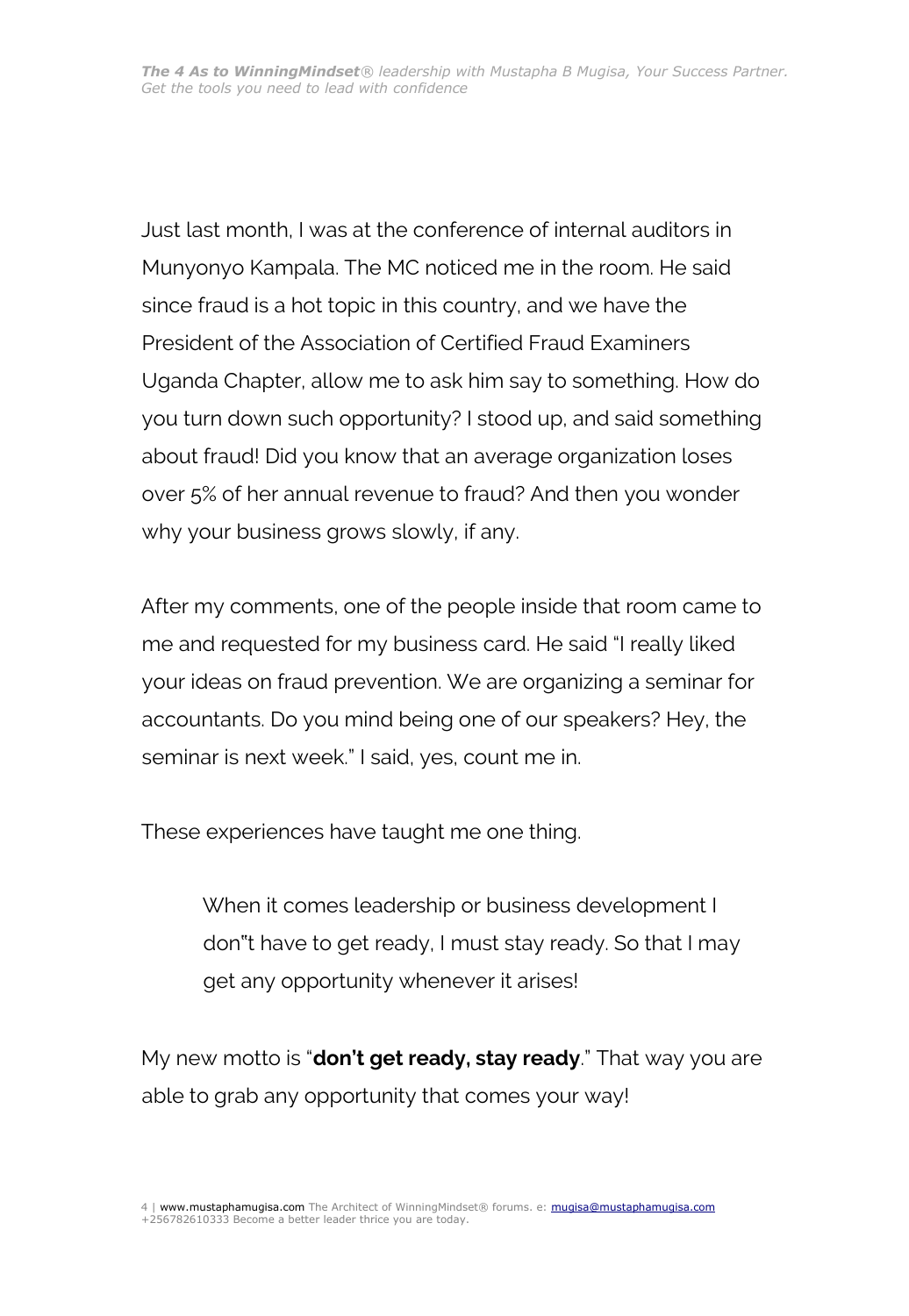Finish this for me, good luck is when preparedness, meets ……………. [opportunity]. You want to get lucky? Stay ready!

Do I sound like a Pastor?

But that is not just with leadership. It is true with everything you do.

You must stay ready.

It does not matter what you do. What matters is that you must stay ready. Because the people who need you, always need you.

Today, you are going to pick up, the 4 As to WinningMindset leadership is not only about how to stay ready, but how to become a type of leader who can create commitment, when others are just creating compliance. Become a leader who inspires, not threatens.

Be the type of leader who can get other people to admire and *want* to follow you, rather than *have* to follow you.

And a type of leader who can have people's morale shooting through the roof, when for other leaders' people are saying do I have to come to work tomorrow?

And if you can do that, believe me you will become a leader whom others want to follow not want to follow.

<sup>5 |</sup> www.mustaphamugisa.com The Architect of WinningMindset® forums. e: mugisa@mustaphamugisa.com +256782610333 Become a better leader thrice you are today.